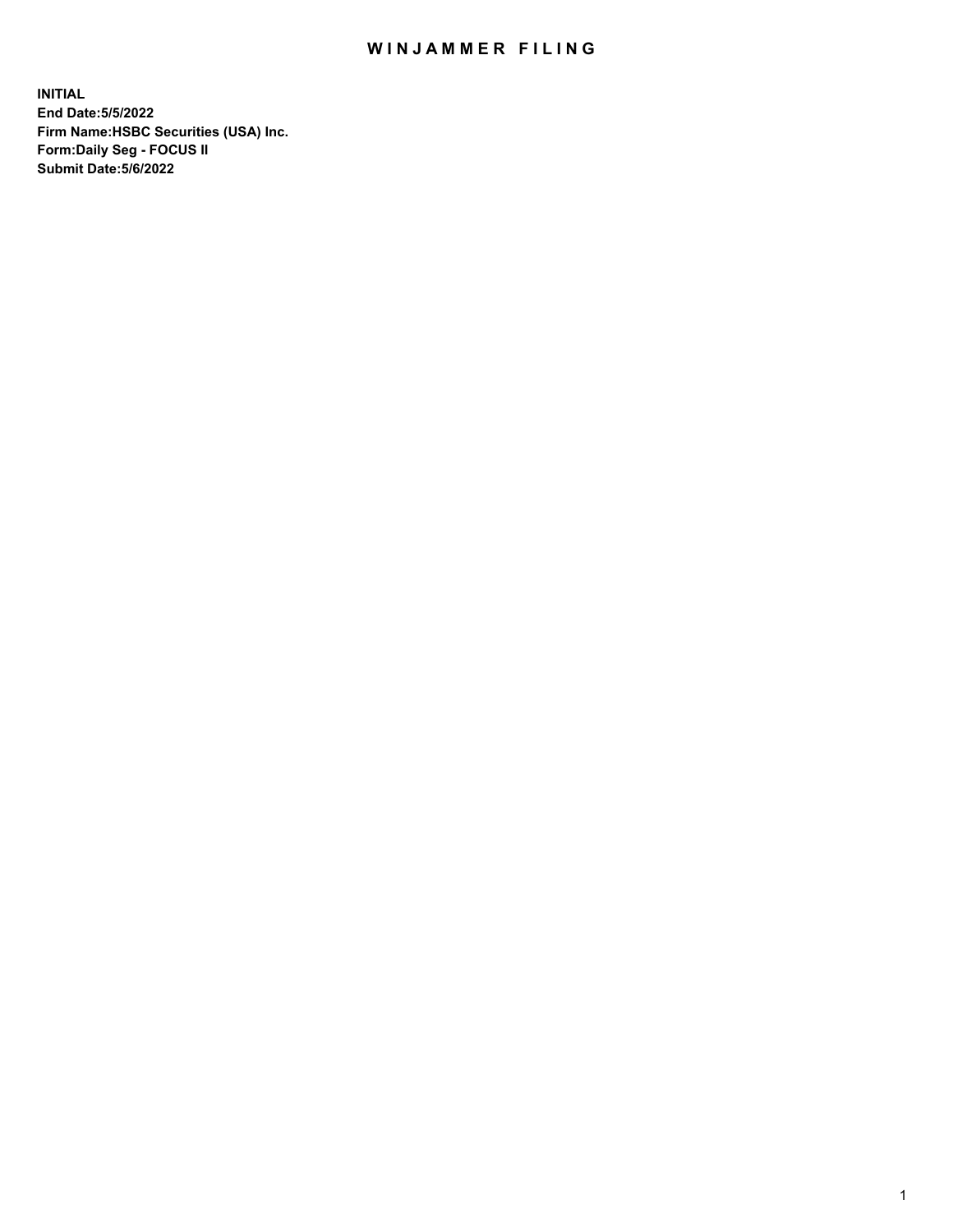**INITIAL End Date:5/5/2022 Firm Name:HSBC Securities (USA) Inc. Form:Daily Seg - FOCUS II Submit Date:5/6/2022 Daily Segregation - Cover Page**

| Name of Company                                                                                                                                                                                                                                                                                                                | <b>HSBC Securities (USA) Inc.</b>                                          |
|--------------------------------------------------------------------------------------------------------------------------------------------------------------------------------------------------------------------------------------------------------------------------------------------------------------------------------|----------------------------------------------------------------------------|
| <b>Contact Name</b>                                                                                                                                                                                                                                                                                                            | <b>Michael Vacca</b>                                                       |
| <b>Contact Phone Number</b>                                                                                                                                                                                                                                                                                                    | 212-525-7951                                                               |
| <b>Contact Email Address</b>                                                                                                                                                                                                                                                                                                   | michael.vacca@us.hsbc.com                                                  |
| FCM's Customer Segregated Funds Residual Interest Target (choose one):<br>a. Minimum dollar amount: ; or<br>b. Minimum percentage of customer segregated funds required:% ; or<br>c. Dollar amount range between: and; or<br>d. Percentage range of customer segregated funds required between:% and%.                         | 132,000,000<br>$\overline{\mathbf{0}}$<br>0 <sub>0</sub><br>0 <sub>0</sub> |
| FCM's Customer Secured Amount Funds Residual Interest Target (choose one):<br>a. Minimum dollar amount: ; or<br>b. Minimum percentage of customer secured funds required:% ; or<br>c. Dollar amount range between: and; or<br>d. Percentage range of customer secured funds required between:% and%.                           | 15,000,000<br><u>0</u><br>0 <sub>0</sub><br>00                             |
| FCM's Cleared Swaps Customer Collateral Residual Interest Target (choose one):<br>a. Minimum dollar amount: ; or<br>b. Minimum percentage of cleared swaps customer collateral required:% ; or<br>c. Dollar amount range between: and; or<br>d. Percentage range of cleared swaps customer collateral required between:% and%. | 83,000,000<br><u>0</u><br><u>00</u><br>00                                  |

Attach supporting documents CH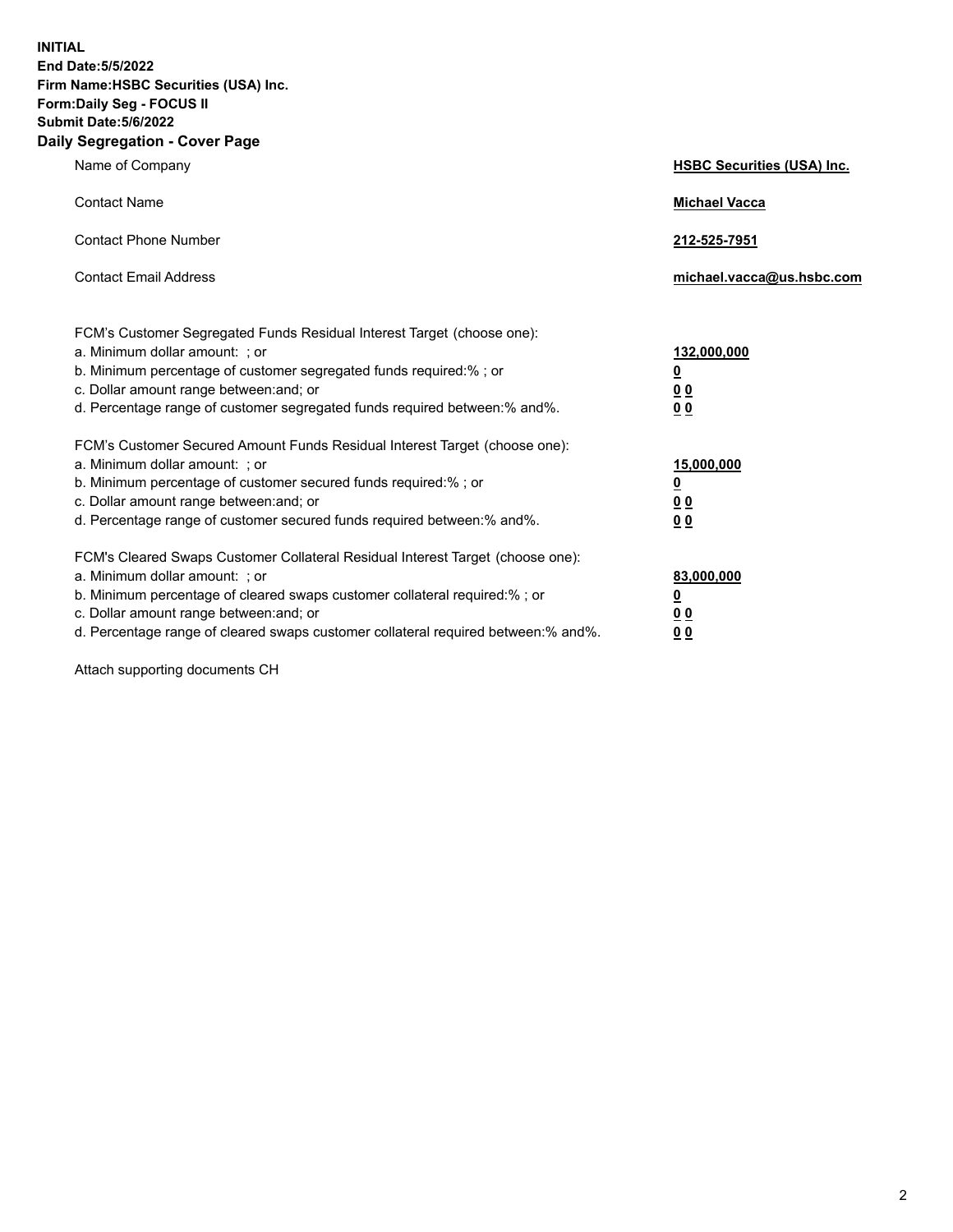**INITIAL End Date:5/5/2022 Firm Name:HSBC Securities (USA) Inc. Form:Daily Seg - FOCUS II Submit Date:5/6/2022 Daily Segregation - Secured Amounts** Foreign Futures and Foreign Options Secured Amounts Amount required to be set aside pursuant to law, rule or regulation of a foreign government or a rule of a self-regulatory organization authorized thereunder **0** [7305] 1. Net ledger balance - Foreign Futures and Foreign Option Trading - All Customers A. Cash **119,589,528** [7315] B. Securities (at market) **43,982,105** [7317] 2. Net unrealized profit (loss) in open futures contracts traded on a foreign board of trade **-28,487,910** [7325] 3. Exchange traded options a. Market value of open option contracts purchased on a foreign board of trade **0** [7335] b. Market value of open contracts granted (sold) on a foreign board of trade **0** [7337] 4. Net equity (deficit) (add lines 1. 2. and 3.) **135,083,723** [7345] 5. Account liquidating to a deficit and account with a debit balances - gross amount **3,392,123** [7351] Less: amount offset by customer owned securities **-3,384,406** [7352] **7,717** [7354] 6. Amount required to be set aside as the secured amount - Net Liquidating Equity Method (add lines 4 and 5) **135,091,440** [7355] 7. Greater of amount required to be set aside pursuant to foreign jurisdiction (above) or line 6. **135,091,440** [7360] FUNDS DEPOSITED IN SEPARATE REGULATION 30.7 ACCOUNTS 1. Cash in banks A. Banks located in the United States **8,107,349** [7500] B. Other banks qualified under Regulation 30.7 **0** [7520] **8,107,349** [7530] 2. Securities A. In safekeeping with banks located in the United States **43,982,105** [7540] B. In safekeeping with other banks qualified under Regulation 30.7 **0** [7560] **43,982,105** [7570] 3. Equities with registered futures commission merchants A. Cash **0** [7580] B. Securities **0** [7590] C. Unrealized gain (loss) on open futures contracts **0** [7600] D. Value of long option contracts **0** [7610] E. Value of short option contracts **0** [7615] **0** [7620] 4. Amounts held by clearing organizations of foreign boards of trade A. Cash **0** [7640] B. Securities **0** [7650] C. Amount due to (from) clearing organization - daily variation **0** [7660] D. Value of long option contracts **0** [7670] E. Value of short option contracts **0** [7675] **0** [7680] 5. Amounts held by members of foreign boards of trade A. Cash **137,018,869** [7700] B. Securities **0** [7710] C. Unrealized gain (loss) on open futures contracts **-28,487,910** [7720] D. Value of long option contracts **0** [7730] E. Value of short option contracts **0** [7735] **108,530,959** [7740] 6. Amounts with other depositories designated by a foreign board of trade **0** [7760] 7. Segregated funds on hand **0** [7765] 8. Total funds in separate section 30.7 accounts **160,620,413** [7770] 9. Excess (deficiency) Set Aside for Secured Amount (subtract line 7 Secured Statement Page 1 from Line 8) **25,528,973** [7380] 10. Management Target Amount for Excess funds in separate section 30.7 accounts **15,000,000** [7780] 11. Excess (deficiency) funds in separate 30.7 accounts over (under) Management Target **10,528,973** [7785]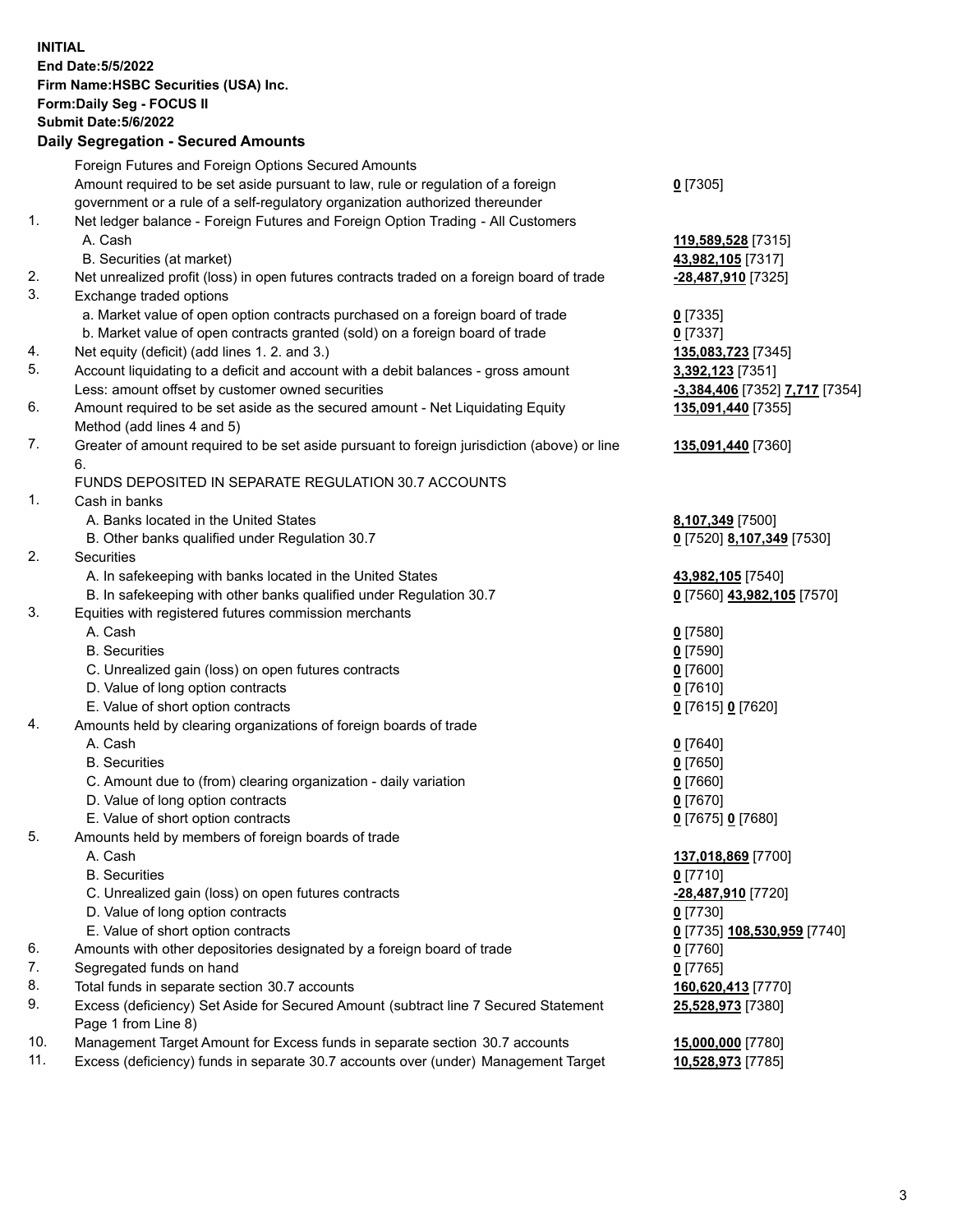| <b>INITIAL</b> | End Date: 5/5/2022<br>Firm Name: HSBC Securities (USA) Inc.<br>Form: Daily Seg - FOCUS II<br><b>Submit Date: 5/6/2022</b><br>Daily Segregation - Segregation Statement |                              |
|----------------|------------------------------------------------------------------------------------------------------------------------------------------------------------------------|------------------------------|
|                |                                                                                                                                                                        |                              |
| 1.             | SEGREGATION REQUIREMENTS(Section 4d(2) of the CEAct)                                                                                                                   |                              |
|                | Net ledger balance<br>A. Cash                                                                                                                                          |                              |
|                | B. Securities (at market)                                                                                                                                              | 3,374,167,752 [7010]         |
| 2.             | Net unrealized profit (loss) in open futures contracts traded on a contract market                                                                                     | 1,133,180,510 [7020]         |
| 3.             | Exchange traded options                                                                                                                                                | -1,939,148,539 [7030]        |
|                | A. Add market value of open option contracts purchased on a contract market                                                                                            | 5,570,532,159 [7032]         |
|                | B. Deduct market value of open option contracts granted (sold) on a contract market                                                                                    | -1,110,222,292 [7033]        |
| 4.             | Net equity (deficit) (add lines 1, 2 and 3)                                                                                                                            | 7,028,509,590 [7040]         |
| 5.             | Accounts liquidating to a deficit and accounts with                                                                                                                    |                              |
|                | debit balances - gross amount                                                                                                                                          | 101,467,632 [7045]           |
|                | Less: amount offset by customer securities                                                                                                                             | -101,467,632 [7047] 0 [7050] |
| 6.             | Amount required to be segregated (add lines 4 and 5)                                                                                                                   | 7,028,509,590 [7060]         |
|                | FUNDS IN SEGREGATED ACCOUNTS                                                                                                                                           |                              |
| 7.             | Deposited in segregated funds bank accounts                                                                                                                            |                              |
|                | A. Cash                                                                                                                                                                | 9,246,817 [7070]             |
|                | B. Securities representing investments of customers' funds (at market)                                                                                                 | $0$ [7080]                   |
|                | C. Securities held for particular customers or option customers in lieu of cash (at                                                                                    | 271,572,817 [7090]           |
| 8.             | market)<br>Margins on deposit with derivatives clearing organizations of contract markets                                                                              |                              |
|                | A. Cash                                                                                                                                                                | 1,085,119,249 [7100]         |
|                | B. Securities representing investments of customers' funds (at market)                                                                                                 | 372,987,595 [7110]           |
|                | C. Securities held for particular customers or option customers in lieu of cash (at                                                                                    | 802,419,844 [7120]           |
|                | market)                                                                                                                                                                |                              |
| 9.             | Net settlement from (to) derivatives clearing organizations of contract markets                                                                                        | 113,525,884 [7130]           |
| 10.            | Exchange traded options                                                                                                                                                |                              |
|                | A. Value of open long option contracts                                                                                                                                 | 5,570,532,159 [7132]         |
|                | B. Value of open short option contracts                                                                                                                                | -1,110,222,292 [7133]        |
| 11.            | Net equities with other FCMs                                                                                                                                           |                              |
|                | A. Net liquidating equity                                                                                                                                              | -1,942,892 [7140]            |
|                | B. Securities representing investments of customers' funds (at market)                                                                                                 | $0$ [7160]                   |
|                | C. Securities held for particular customers or option customers in lieu of cash (at                                                                                    | 22,593,750 [7170]            |
|                | market)                                                                                                                                                                |                              |
| 12.            | Segregated funds on hand                                                                                                                                               | 36,594,099 [7150]            |
| 13.            | Total amount in segregation (add lines 7 through 12)                                                                                                                   | 7,172,427,030 [7180]         |
| 14.            | Excess (deficiency) funds in segregation (subtract line 6 from line 13)                                                                                                | 143,917,440 [7190]           |
| 15.            | Management Target Amount for Excess funds in segregation                                                                                                               | 132,000,000 [7194]           |

16. Excess (deficiency) funds in segregation over (under) Management Target Amount Excess

**11,917,440** [7198]